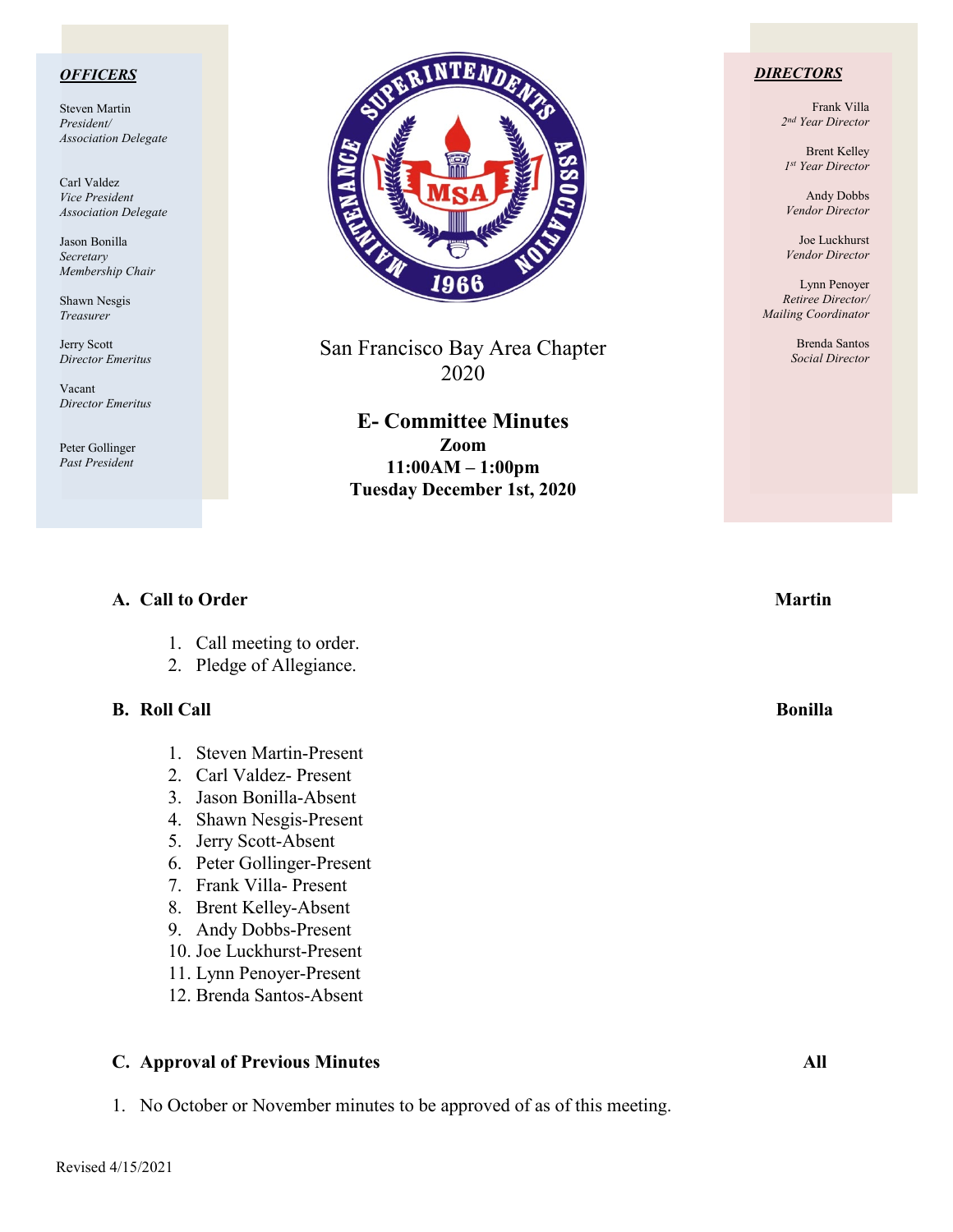1. Membership

#### *Members*

*Life Members: 65 Regular Members:35 Vendor Members: 27 Total Members: 127*

- 2. Gollinger reported that the four new Premiere Vendors. Ram Inc, Bear Electric, Peterson CAT, Precision Concrete have paid.
- 3. Nesgis suggested to include January through June with paid membership for next fiscal year as incentive to sign up.
- 4. Penover suggests using vendor buyers guide to incentivize vendor members to sign up.

| Е. | <b>Vendors Report</b>                                                                                                                                                                                                                                   | <b>Luckhurst/Dobbs</b> |
|----|---------------------------------------------------------------------------------------------------------------------------------------------------------------------------------------------------------------------------------------------------------|------------------------|
|    | 1. No Report                                                                                                                                                                                                                                            |                        |
| F. | <b>Association Report</b>                                                                                                                                                                                                                               | <b>Martin/Valdez</b>   |
|    | 1. No Report                                                                                                                                                                                                                                            |                        |
| G. | <b>Foundation Report</b>                                                                                                                                                                                                                                | <b>Valdez</b>          |
|    | 1. No Report                                                                                                                                                                                                                                            |                        |
| Н. | <b>Scholarships</b>                                                                                                                                                                                                                                     | <b>Valdez</b>          |
|    | 1. Valdez has notified all recipients of the scholarship and has current mailing addresses.<br>2. Nesgis- No need for recipients social security number. Recipient's sponsor's and<br>relationships are still requested. Checks are expected this week. |                        |

#### **I.** Golf Tournament Committee Report Dobbs/Martin

1. Event has been cancelled.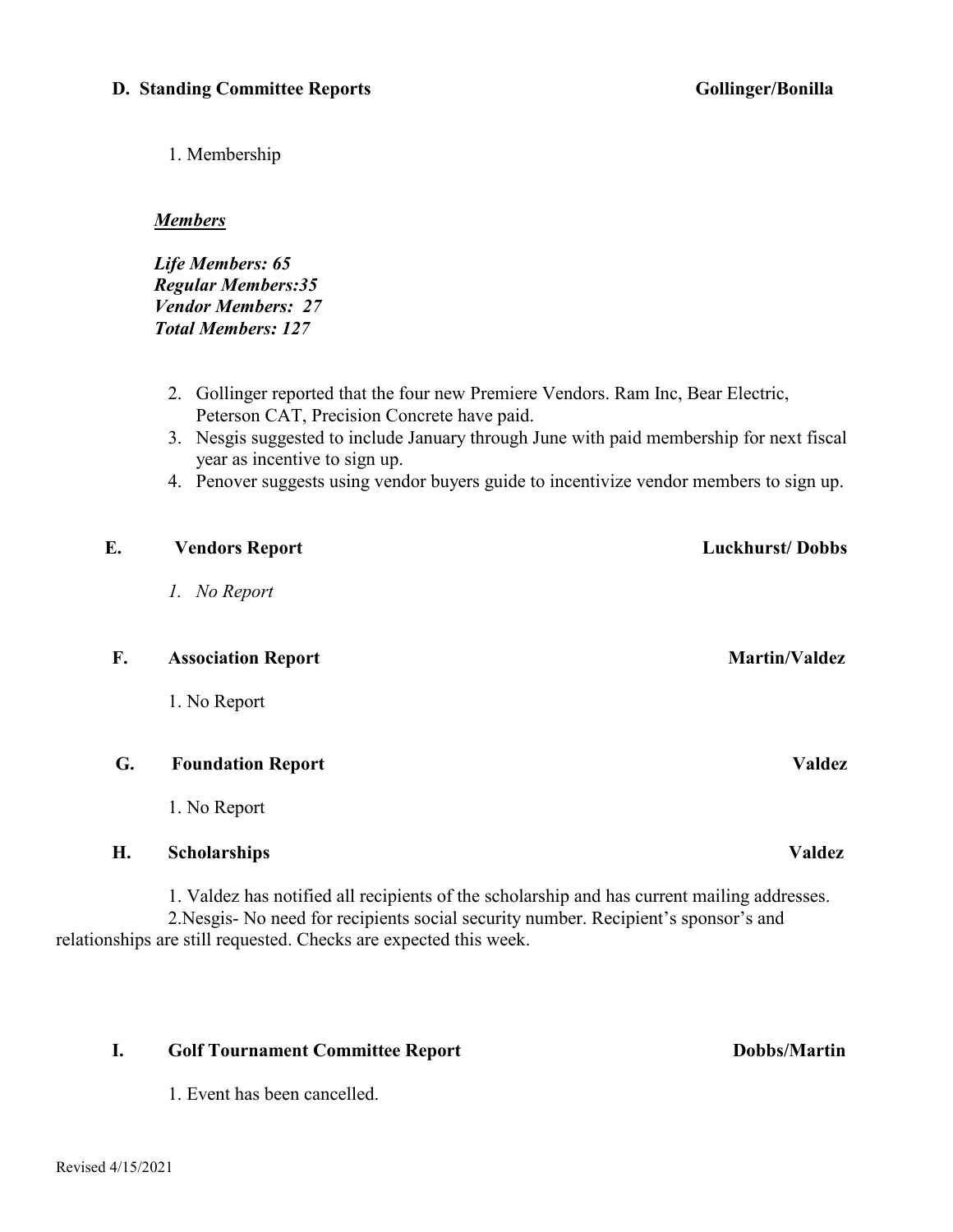Revised 4/15/2021

#### **J. Social Committee Santos**

1. No Report

*Basic Checking \$10,734.10 Savings \$19,009.63* **TOTAL \$29,743.73**

**K. Treasurer's report Nesgis** 

*Account totals:*

# 1. Nesgis plans to go to the bank tomorrow for scholarship checks which will drop the savings account by \$7,000.00.

2. Valdez motioned to approve the financial report, Penoyer second and committee approved.

## L. Technology/ CVent Report **Martin/Gollinger**

1. Gollinger- there is no update for CVent. He is continuing to engage previous members with prompt to rejoin. There is a list of  $\sim$ 150 that can potentially be reached out to, but the list can use some cleaning of double entries and people who are no longer interested.

## **M. Old Business**

1. Martin, as the nomination committee, is going to send out vendor nominees for Holiday recognitions. The superintendent of the year is unanimous decision.

2. Valdez is going to stop by Frankies Awards after this meeting to get an idea of turn around time, price, design, etc.

## **N. New Business**

1. Martin waiting on 1 potential officer to respond. 2. Martin will be listed as President and Gollinger will be listed as past president 3. 2021 Officers: Peter Gollinger-Past President Steven Martin-President Peter Gollinger-Vice President Brent Kelley-Secretary Shawn Nesgis-Treasure Joe Luckhurst- 2<sup>nd</sup> Year Director Sean Gosen- 1<sup>st</sup> Year Director Andy Dobbs-2nd Year Vendor Director Austin- 1st Year Vendor Director